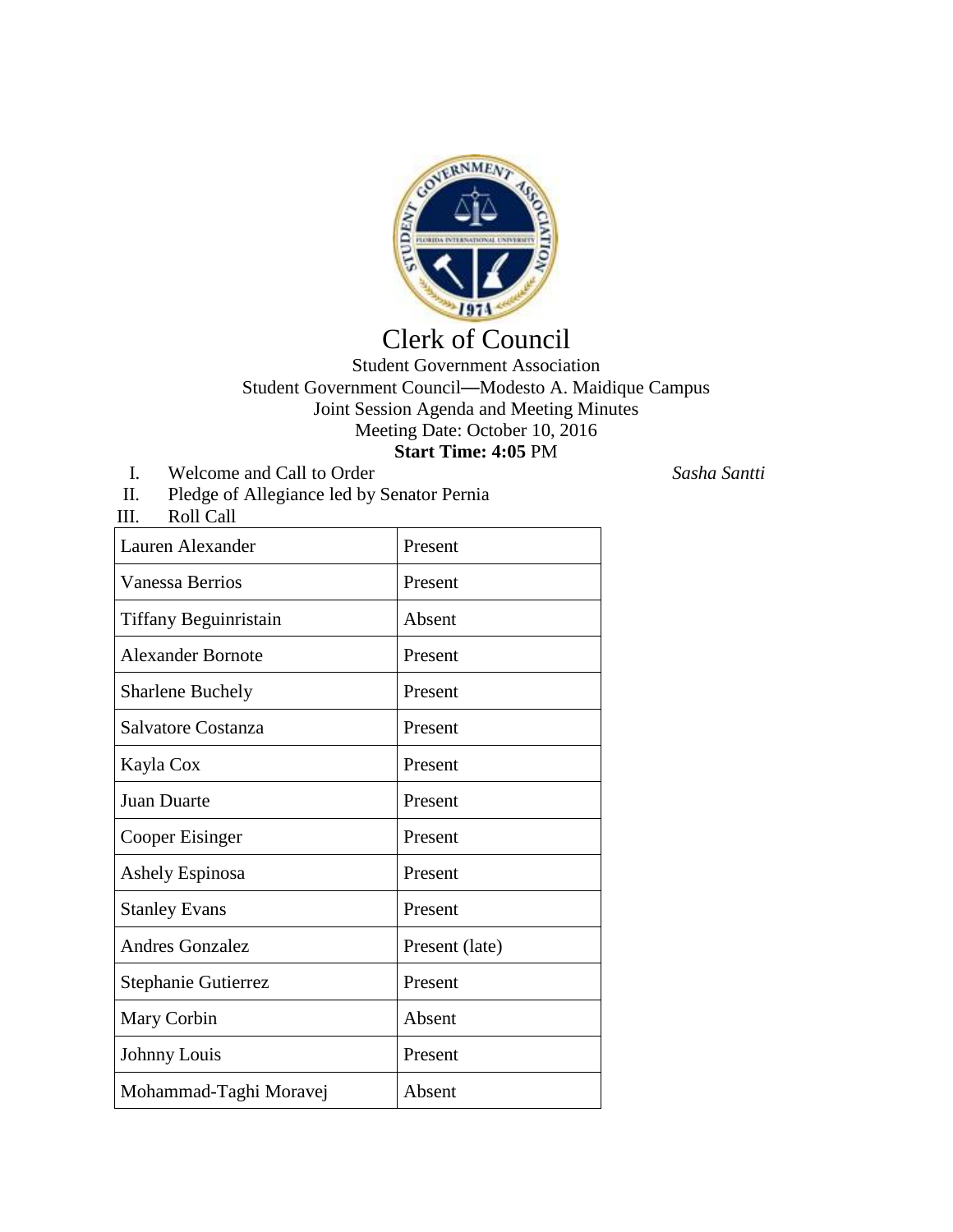| Najari "Malliek" Murrell | Present |
|--------------------------|---------|
| Mwai Osahar              | Absent  |
| Johnathan Padilla        | Present |
| Jesus Pernia             | Present |
| <b>Monica Reyes</b>      | Present |
| Gilbert Rodriguez        | Present |
| Simran Sakraney          | Absent  |
| <b>Rocio Taveras</b>     | Present |
| Anjali Tripathi          | Absent  |
| Martin Villamizar        | Excused |
| Aaron Weisman            | Excused |

IV. Old Business:

- Approval of previous minutes
	- o Senator Eisinger moves to approve last week's minutes, senator Rodriguez seconds, (motion passes).

## V. New Business:

- No Reports
- VI. Announcements:
	- Speaker
		- o Keep up with New Haven Program; some of you may have received the follow up email
		- $\circ$  Cafecito with SGA is on November 16<sup>th</sup> at the Kissing Bridge– Legislative Branch
		- o Surveys with Colleges is due next senate
	- Speaker Pro-Temp
		- o No Reports
	- Vice-President
		- $\circ$  I Give A Shirt is Thursday, October 13<sup>th</sup> at the Kissing Bridge from 11am-2pm. A doodle will be emailed to senators, if possible bring can foods for the food pantry.
		- $\circ$  Spooktacular is October 24<sup>th</sup> from 5pm-9pm at the Pi Kappa house to benefit United Way, a doodle will be sent to senators. Please bring Halloween candy donations.